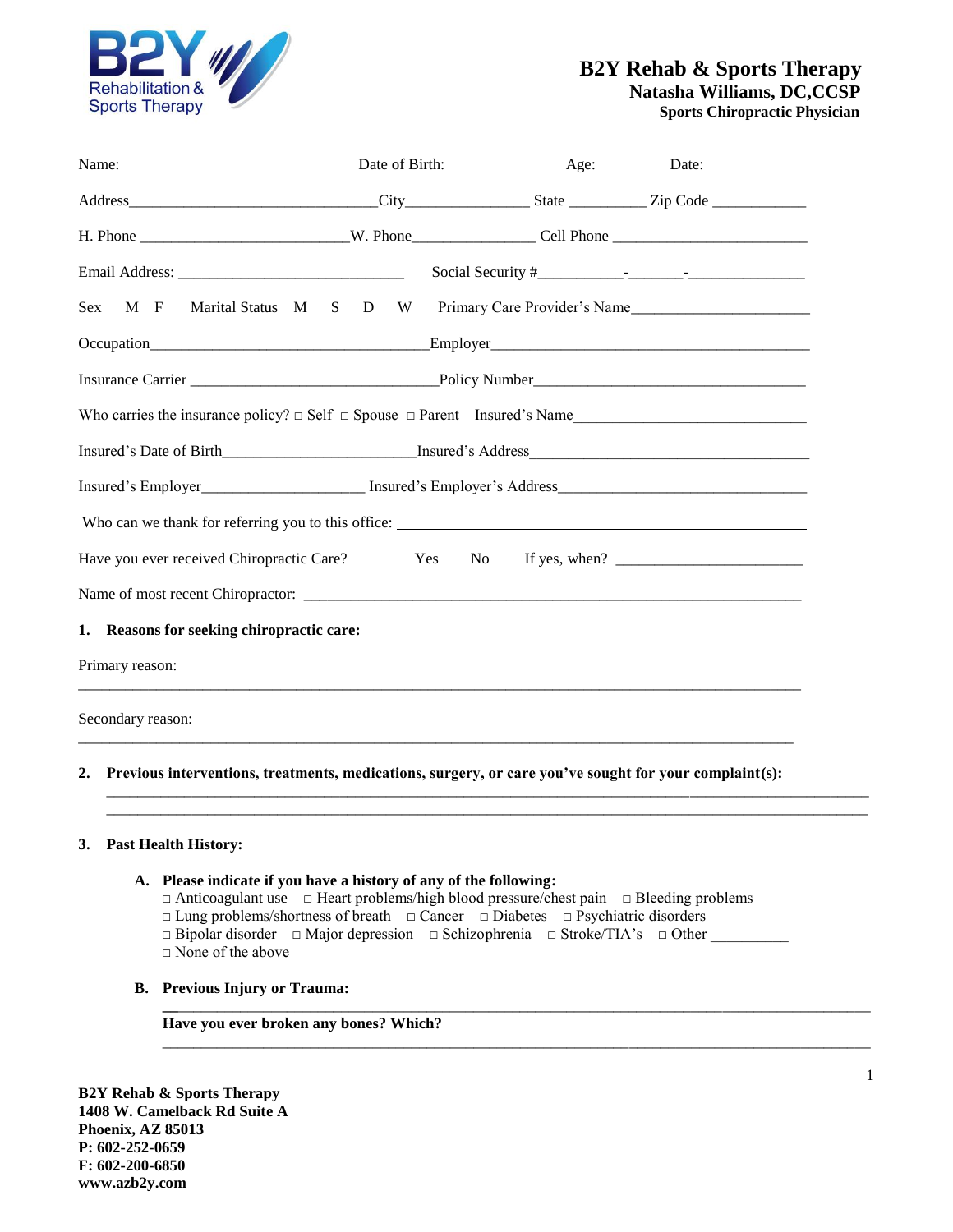

C. Allergies:

**B2Y Rehab & Sports Therapy D. Medications:** Reason for taking \_\_\_\_\_\_\_\_\_\_\_\_\_\_\_\_\_\_\_\_\_\_\_\_\_\_\_\_\_\_\_\_\_\_\_\_\_\_\_\_\_\_\_\_\_\_\_\_\_\_\_\_\_\_\_\_\_\_\_\_\_\_\_\_\_\_\_\_\_\_\_\_\_\_\_\_\_\_\_\_\_\_\_\_\_\_\_\_\_\_\_\_\_\_\_ \_\_\_\_\_\_\_\_\_\_\_\_\_\_\_\_\_\_\_\_\_\_\_\_\_\_\_\_\_\_\_\_\_\_\_\_\_\_\_\_\_\_\_\_\_\_\_\_\_\_\_\_\_\_\_\_\_\_\_\_\_\_\_\_\_\_\_\_\_\_\_\_\_\_\_\_\_\_\_\_\_\_\_\_\_\_\_\_\_\_\_\_\_\_\_ **E. Surgeries:** Date Type of Surgery \_\_\_\_\_\_\_\_\_\_\_\_\_\_\_\_\_\_\_\_\_\_\_\_\_\_\_\_\_\_\_\_\_\_\_\_\_\_\_\_\_\_\_\_\_\_\_\_\_\_\_\_\_\_\_\_\_\_\_\_\_\_\_\_\_\_\_\_\_\_\_\_\_\_\_\_\_\_\_\_\_\_\_\_\_\_\_\_\_\_\_\_\_\_ \_\_\_\_\_\_\_\_\_\_\_\_\_\_\_\_\_\_\_\_\_\_\_\_\_\_\_\_\_\_\_\_\_\_\_\_\_\_\_\_\_\_\_\_\_\_\_\_\_\_\_\_\_\_\_\_\_\_\_\_\_\_\_\_\_\_\_\_\_\_\_\_\_\_\_\_\_\_\_\_\_\_\_\_\_\_\_\_\_\_\_\_\_\_ **4. Family Health History:** Do you have a family history of? (Please indicate all that apply)  $\Box$  Cancer  $\Box$  Strokes/TIA's  $\Box$  Headaches  $\Box$  Cardiac disease  $\Box$  Neurological diseases  $\Box$  Adopted/Unknown  $\Box$  Cardiac disease below age 40  $\Box$  Psychiatric disease  $\Box$  Diabetes □ Other \_\_\_\_\_\_\_\_\_\_\_\_\_\_ □ None of the above Deaths in immediate family: Cause of parents or siblings death Age at death Age at death Age at death Age at death \_\_\_\_\_\_\_\_\_\_\_\_\_\_\_\_\_\_\_\_\_\_\_\_\_\_\_\_\_\_\_\_\_\_\_\_\_\_\_\_\_\_\_\_\_\_\_\_\_\_\_\_\_\_\_\_\_\_\_\_\_\_\_\_\_\_\_\_\_\_\_\_\_\_\_\_\_\_\_\_\_\_\_\_\_\_\_\_\_\_\_\_\_ \_\_\_\_\_\_\_\_\_\_\_\_\_\_\_\_\_\_\_\_\_\_\_\_\_\_\_\_\_\_\_\_\_\_\_\_\_\_\_\_\_\_\_\_\_\_\_\_\_\_\_\_\_\_\_\_\_\_\_\_\_\_\_\_\_\_\_\_\_\_\_\_\_\_\_\_\_\_\_\_\_\_\_\_\_\_\_\_\_\_\_\_\_ \_\_\_\_\_\_\_\_\_\_\_\_\_\_\_\_\_\_\_\_\_\_\_\_\_\_\_\_\_\_\_\_\_\_\_\_\_\_\_\_\_\_\_\_\_\_\_\_\_\_\_\_\_\_\_\_\_\_\_\_\_\_\_\_\_\_\_\_\_\_\_\_\_\_\_\_\_\_\_\_\_\_\_\_\_\_\_\_\_\_\_\_\_ **Social and Occupational History: A. Job description:**  \_\_\_\_\_\_\_\_\_\_\_\_\_\_\_\_\_\_\_\_\_\_\_\_\_\_\_\_\_\_\_\_\_\_\_\_\_\_\_\_\_\_\_\_\_\_\_\_\_\_\_\_\_\_\_\_\_\_\_\_\_\_\_\_\_\_\_\_\_\_\_\_\_\_\_\_\_\_\_\_\_\_\_\_\_\_ **B. Recreational activities:**  \_\_\_\_\_\_\_\_\_\_\_\_\_\_\_\_\_\_\_\_\_\_\_\_\_\_\_\_\_\_\_\_\_\_\_\_\_\_\_\_\_\_\_\_\_\_\_\_\_\_\_\_\_\_\_\_\_\_\_\_\_\_\_\_\_\_\_\_\_\_\_\_\_\_\_\_\_\_\_\_\_\_\_\_\_\_ **C. Lifestyle (hobbies, level of exercise, alcohol, tobacco and drug use, diet):** \_\_\_\_\_\_\_\_\_\_\_\_\_\_\_\_\_\_\_\_\_\_\_\_\_\_\_\_\_\_\_\_\_\_\_\_\_\_\_\_\_\_\_\_\_\_\_\_\_\_\_\_\_\_\_\_\_\_\_\_\_\_\_\_\_\_\_\_\_\_\_\_\_\_\_\_\_\_\_\_\_\_\_\_\_\_ **Review of Systems** Have you had any of the following **pulmonary (lung-related)** issues? □ Asthma/difficulty breathing □ COPD □ Emphysema □ Other □ None of the above Have you had any of the following **cardiovascular (heart-related)** issues or procedures? □ Heart surgeries □ Congestive heart failure □ Murmurs or valvular disease □ Heart attacks/MIs □ Heart disease/problems □ Hypertension □ Pacemaker □ Angina/chest pain □ Irregular heartbeat □ Other \_\_\_\_\_\_\_\_\_\_\_ □ None of the above Have you had any of the following **neurological (nerve-related)** issues? □ Visual changes/loss of vision □ One-sided weakness of face or body □ History of seizures □ One-sided decreased feeling in the face or body  $\Box$  Headaches  $\Box$  Memory loss  $\Box$  Tremors  $\Box$  Vertigo  $\Box$  Loss of sense of smell □ Strokes/TIAs □ Other \_\_\_\_\_\_\_\_\_\_\_\_\_\_\_ □ None of the above

**1408 W. Camelback Rd Suite A Phoenix, AZ 85013 P: 602-252-0659 F: 602-200-6850 www.azb2y.com**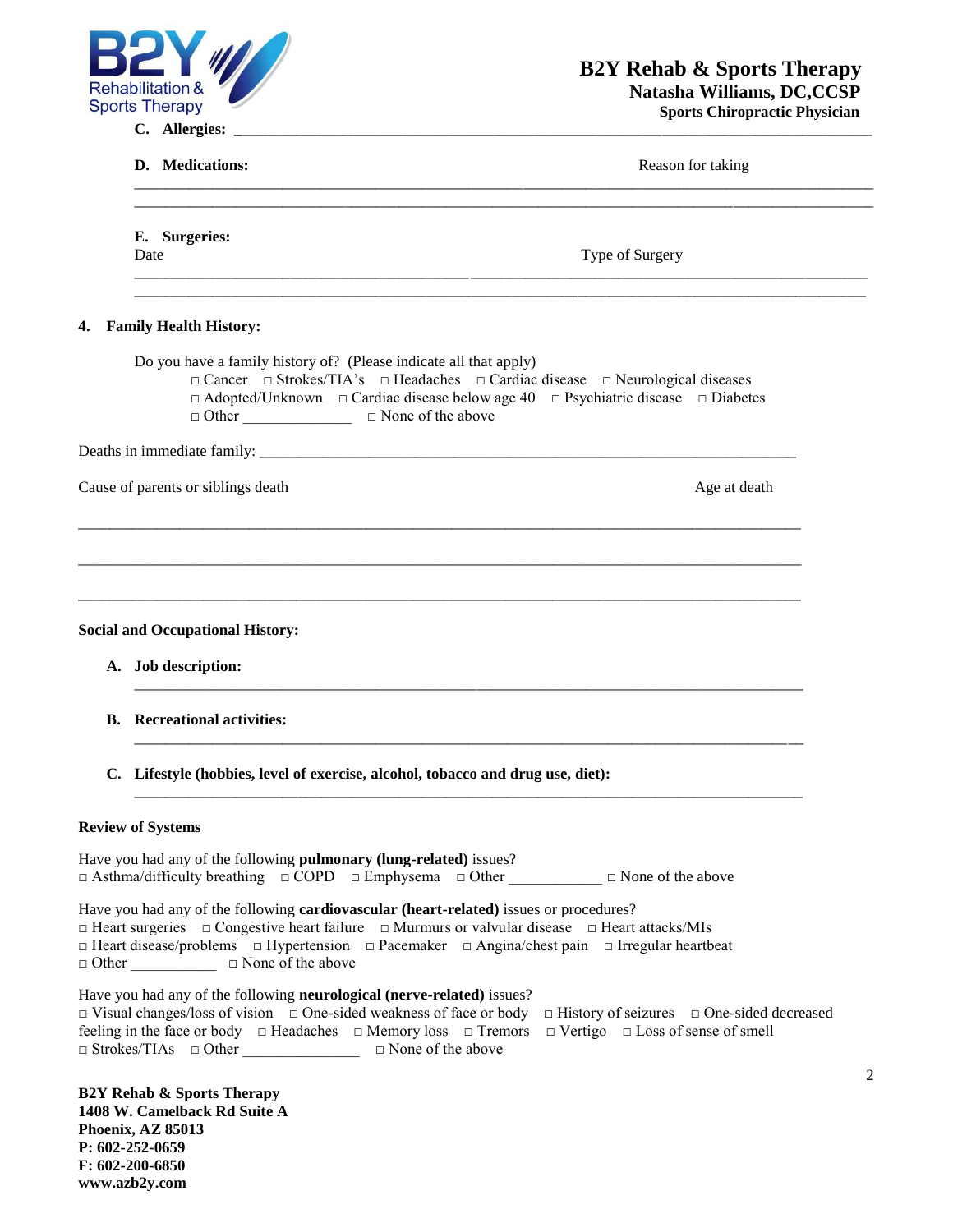

# **B2Y Rehab & Sports Therapy**

 **Natasha Williams, DC,CCSP**

 **Sports Chiropractic Physician**

| Have you had any of the following endocrine (glandular/hormonal) related issues or procedures?<br>$\Box$ Thyroid disease $\Box$ Hormone replacement therapy $\Box$ Injectable steroid replacements $\Box$ Diabetes                                                                                                                                                                                                                                                                                                                                                                                                                                                                                                                                                    |
|-----------------------------------------------------------------------------------------------------------------------------------------------------------------------------------------------------------------------------------------------------------------------------------------------------------------------------------------------------------------------------------------------------------------------------------------------------------------------------------------------------------------------------------------------------------------------------------------------------------------------------------------------------------------------------------------------------------------------------------------------------------------------|
| Have you had any of the following renal (kidney-related) issues or procedures?<br>$\Box$ Renal calculi/stones $\Box$ Hematuria (blood in the urine) $\Box$ Incontinence (can't control) $\Box$ Bladder Infections                                                                                                                                                                                                                                                                                                                                                                                                                                                                                                                                                     |
| Have you had any of the following gastroenterological (stomach-related) issues?<br>$\Box$ Nausea $\Box$ Difficulty swallowing $\Box$ Ulcerative disease $\Box$ Frequent abdominal pain $\Box$ Hiatal hernia $\Box$ Constipation<br>$\Box$ Pancreatic disease $\Box$ Irritable bowel/colitis $\Box$ Hepatitis or liver disease $\Box$ Bloody or black tarry stools<br>$\Box$ Vomiting blood $\Box$ Bowel incontinence $\Box$ Gastroesophageal reflux/heartburn $\Box$ Other $\Box$ $\Box$ None of the above                                                                                                                                                                                                                                                            |
| Have you had any of the following <b>hematological</b> (blood-related) issues?<br>$\Box$ Anemia $\Box$ Regular anti-inflammatory use (Motrin/Ibuprofen/Naproxen/Naprosyn/Aleve) $\Box$ HIV positive<br>$\Box$ Abnormal bleeding/bruising $\Box$ Sickle-cell anemia $\Box$ Enlarged lymph nodes $\Box$ Hemophilia<br>$\Box$ Hyper coagulation or deep venous thrombosis/history of blood clots $\Box$ Anticoagulant therapy $\Box$ Regular aspirin use<br>$\Box$ Other $\Box$ $\Box$ None of the above                                                                                                                                                                                                                                                                 |
| Have you had any of the following <b>dermatological</b> (skin-related) issues?<br>$\Box$ None of the above                                                                                                                                                                                                                                                                                                                                                                                                                                                                                                                                                                                                                                                            |
| Have you had any of the following musculoskeletal (bone/muscle-related) issues?<br>$\Box$ Rheumatoid arthritis $\Box$ Gout $\Box$ Osteoarthritis $\Box$ Broken bones $\Box$ Spinal fracture $\Box$ Spinal surgery $\Box$ Joint surgery<br>$\Box$ Arthritis (unknown type) $\Box$ Scoliosis $\Box$ Metal implants $\Box$ Other<br>$\Box$ None of the above                                                                                                                                                                                                                                                                                                                                                                                                             |
| Have you had any of the following <b>psychological</b> issues?<br>$\Box$ Psychiatric diagnosis $\Box$ Depression $\Box$ Suicidal ideations $\Box$ Bipolar disorder $\Box$ Homicidal ideations $\Box$ Schizophrenia<br>$\Box$ Psychiatric hospitalizations $\Box$ Other $\Box$ $\Box$ None of the above                                                                                                                                                                                                                                                                                                                                                                                                                                                                |
|                                                                                                                                                                                                                                                                                                                                                                                                                                                                                                                                                                                                                                                                                                                                                                       |
| I have read the above information and certify it to be true and correct to the best of my knowledge, and hereby authorize this<br>office of Chiropractic to provide me with chiropractic care, in accordance with this state's statutes. If my insurance will be<br>billed, I authorize payment of medical benefits to Natasha Williams DC,CCSP/B2Y,PLLC for services performed.                                                                                                                                                                                                                                                                                                                                                                                      |
| Date                                                                                                                                                                                                                                                                                                                                                                                                                                                                                                                                                                                                                                                                                                                                                                  |
| Please note there is a charge for a "NO SHOW" scheduled appointment. This will be billed at \$20 per missed<br>appointment. After three missed appointments, you will be placed on walk-in status only.                                                                                                                                                                                                                                                                                                                                                                                                                                                                                                                                                               |
| Patient or Guardian Signature<br>Date                                                                                                                                                                                                                                                                                                                                                                                                                                                                                                                                                                                                                                                                                                                                 |
| <b>Acknowledgement of Responsibility for Uncovered Services</b>                                                                                                                                                                                                                                                                                                                                                                                                                                                                                                                                                                                                                                                                                                       |
| It is hereby acknowledged, by the undersigned, that certain services may not be covered by any insurance, including but not<br>limited to, medical payments coverage, health insurance, and/or Medicare. If an insurance company determines that a particular<br>service is either not responsible and/or necessary or not covered for any other reason, and, therefore, denies payment, I hereby<br>acknowledge that I am personally responsible for payment of these services I acknowledge that my doctor will determine<br>whether or not the services are medically necessary and agree to pay for these services, whether they are covered or not. I agree<br>to make arrangements with the doctor's office to pay for the services as they are provided to me. |

Patient or Guardian Signature\_\_\_\_\_\_\_\_\_\_\_\_\_\_\_\_\_\_\_\_\_\_\_\_\_\_\_\_\_\_ Date\_\_\_\_\_\_\_\_\_\_\_\_\_\_\_\_\_\_\_\_\_\_

| <b>B2Y Rehab &amp; Sports Therapy</b> |  |
|---------------------------------------|--|
| 1408 W. Camelback Rd Suite A          |  |
| <b>Phoenix, AZ 85013</b>              |  |
| $P: 602 - 252 - 0659$                 |  |
| $F: 602-200-6850$                     |  |
| www.azb2y.com                         |  |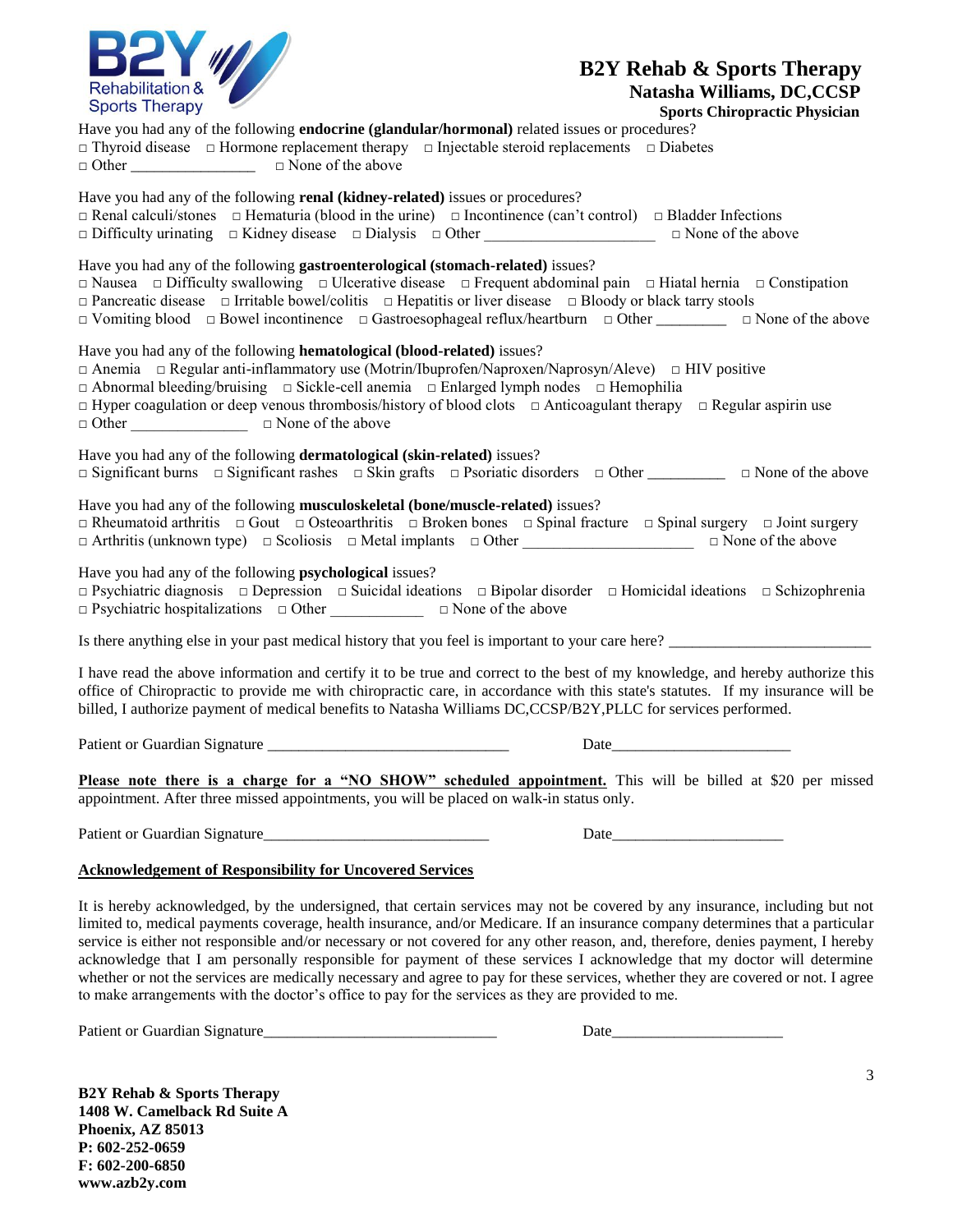

# **HIPAA NOTICE OF PRIVACY PRACTICES**

THIS NOTICE DESCRIBES HOW MEDICAL INFORMATION ABOUT YOU MAY BE USED AND DISCLOSED AND HOW YOU CAN GET ACCESS TO THIS INFORMATION. PLEASE REVIEW IT CAREFULLY.

This Notice of Privacy describes how we may use and disclose your protected health information (PHI) to carry our treatment, payment or health care operations (TPO) for other purposes that are permitted or required by law. "Protected Health Information" is information about you, including demographic information that may identify you and that related to your past, present, or future physical or mental health or condition and related care services.

## **Use and Disclosures of Protected Health Information:**

Your protected health information may be used and disclosed by your physician, our staff and others outside of our office that are involved in your care and treatment for the purpose of providing health care services to you, pay your health care bills, to support the operations of the physician's practice, and any other use required by law.

**Treatment:** We will use and disclose your protected health information to provide, coordinate, or manage your health care and any related services. This includes the coordination or management of your health care with a third party. For example, we would disclose your protected health information, as necessary, to a home health agency that provides care to you. For example, your health care information may be provided to a physician to whom you have been referred to ensure that the physician has the necessary information to diagnose or treat you.

**Payment:** Your protected health information will be used, as needed, to obtain payment for your health care services. For example, obtaining approval for a hospital stay may require that your relevant protected health information be disclosed to the health plan to obtain approval for the hospital admission.

**Healthcare Operations:** We may disclose, as needed, your protected health information in order to support the business activities of your physician's practice. These activities include, but are not limited to, quality assessment activities, employee review activities, training of medical students, licensing, marketing, and fund raising activities, and conduction or arranging for other business activities. For example, we may disclose your protected health information to medical school students that see patients at our office. In addition, we may use a sign-in sheet at the registration desk where you will be asked to sign your name and indicate your physician. We may also call you by name in the waiting room when your physician is ready to see you. We may use or disclose your protected health information, as necessary, to contact you to remind you of your appointment.

We may use or disclose your protected health information in the following situations without your authorization. These situations included as required by law, public health issues, communicable diseases, health oversight, abuse or neglect, food and drug administration requirements, legal proceedings, law enforcement, coroners, funeral directors, and organ donation. Required uses and disclosures under the law, we must make disclosures to you when required by the Secretary of the Department of Health and Human Services to investigate or determine our compliance with the requirements of Section 164.500.

## OTHER PERMITTED AND REQUIRED USES AND DISCLOSURES WILL BE MADE ONLY WITH YOUR CONSENT, AUTHORIZATION OR OPPORTUNITY TO OBJECT UNLESS REQUIRED BY LAW.

You may revoke this authorization, at any time, in writing, except to the extent that your physician or the physician's practice has taken an action in reliance on the use or disclosure indicated in the authorization.

\_\_\_\_\_\_\_\_\_\_\_\_\_\_\_\_\_\_\_\_\_\_\_\_\_\_\_\_\_\_\_\_\_\_\_\_ \_\_\_\_\_\_\_\_\_\_\_\_\_\_\_\_\_\_\_\_\_\_\_\_ Signature of Patient of Representative Date

\_\_\_\_\_\_\_\_\_\_\_\_\_\_\_\_\_\_\_\_\_\_\_\_\_\_\_\_\_\_\_\_\_\_\_\_

Printed Name

**B2Y Rehab & Sports Therapy 1408 W. Camelback Rd Suite A Phoenix, AZ 85013 P: 602-252-0659 F: 602-200-6850 www.azb2y.com**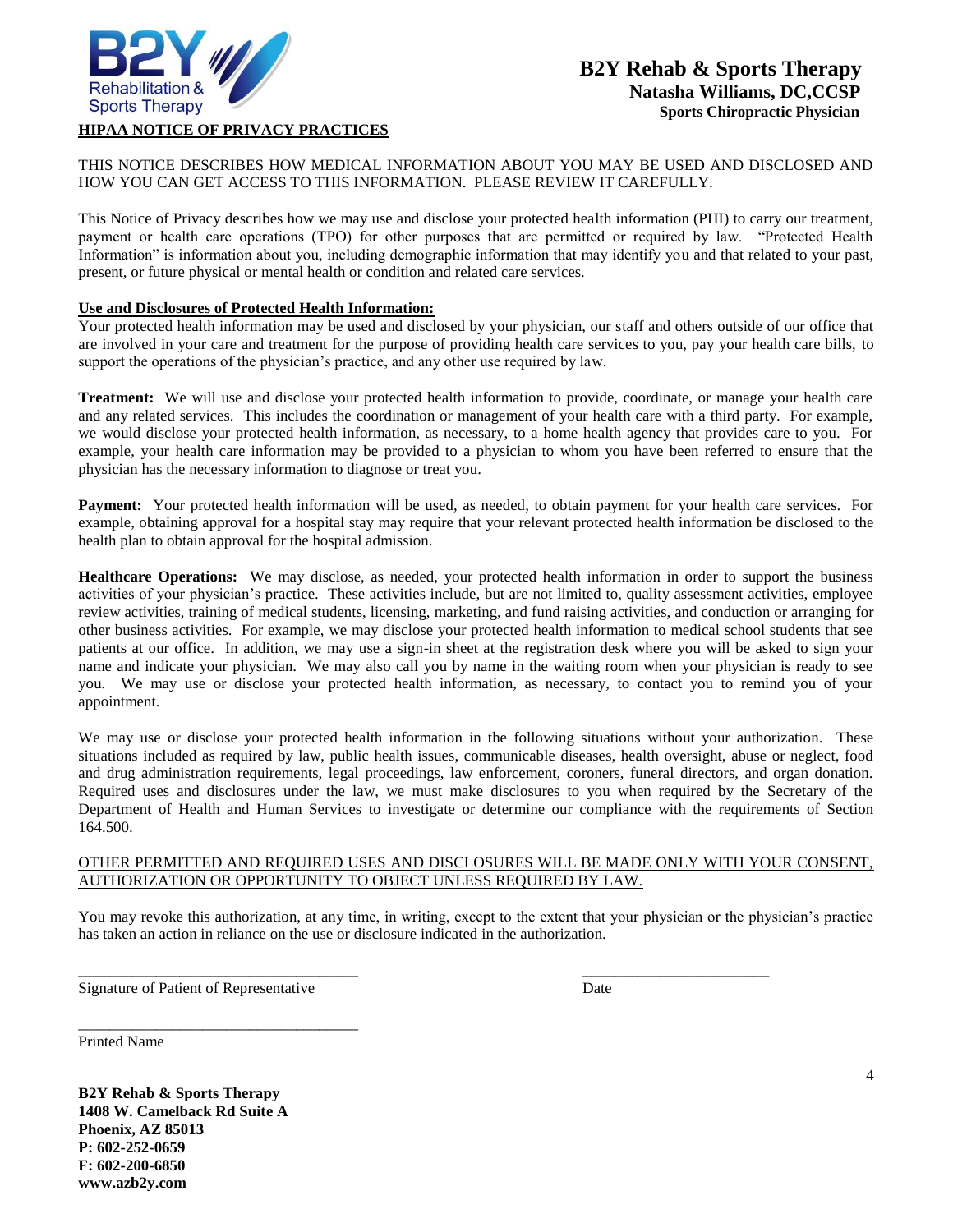

# **NEW PATIENT HISTORY FORM**

*Please start at the top of your body and work your way down, i.e. Headache, Neck Pain, etc.*

Symptom 1

- On a scale from 0-10, with 10 being the worst, please circle the number that best describes the symptom most of the time: 1 2 3 4 5 6 7 8 9 10
	- What percentage of the time you are awake do you experience the above symptom at the above intensity: 5 10 15 20 25 30 35 40 45 50 55 60 65 70 75 80 85 90 95 100
	- When did the symptom begin?
		- o Did the symptom begin suddenly or gradually? (circle one)
		- $\circ$  How did the symptom begin?
	- What makes the symptom worse? (circle all that apply):
		- o Bending neck forward, bending neck backward, tilting head to left, tilting head to right, turning head to left, turning head to right, bending forward at waist, bending backward at waist, tilting left at waist, tilting right at waist, twisting left at waist, twisting right at waist, sitting, standing, getting up from sitting position, lifting, any movement, driving, walking, running, nothing Other (please describe):
	- What makes the symptom better? (circle all that apply):
		- o Rest, ice, heat, stretching, exercise, massage, pain medication, muscle relaxers, nothing Other (please describe):
	- Describe the quality of the symptom (circle all that apply):
		- o Sharp, dull, achy, burning, throbbing, piercing, stabbing, deep, nagging, shooting, stinging Other (please describe):
	- Does the symptom radiate to another part of your body (circle one): yes no o If yes, where does the symptom radiate?
		- Is the symptom worse at certain times of the day or night? (circle one)

o Morning Afternoon Evening Night Unaffected by time of day

#### Symptom 2

- On a scale from 0-10, with 10 being the worst, please circle the number that best describes the symptom most of the time: 1 2 3 4 5 6 7 8 9 10
- What percentage of the time you are awake do you experience the above symptom at the above intensity: 5 10 15 20 25 30 35 40 45 50 55 60 65 70 75 80 85 90 95 100
- When did the symptom begin?
	- o Did the symptom begin suddenly or gradually? (circle one)
	- $\circ$  How did the symptom begin?
- What makes the symptom worse? (circle all that apply):
	- o Bending neck forward, bending neck backward, tilting head to left, tilting head to right, turning head to left, turning head to right, bending forward at waist, bending backward at waist, tilting left at waist, tilting right at waist, twisting left at waist, twisting right at waist, sitting, standing, getting up from sitting position, lifting, any movement, driving, walking, running, nothing Other (please describe):
- What makes the symptom better? (circle all that apply):
	- o Rest, ice, heat, stretching, exercise, massage, pain medication, muscle relaxers, nothing Other (please describe):
- Describe the quality of the symptom (circle all that apply):
	- Sharp, dull, achy, burning, throbbing, piercing, stabbing, deep, nagging, shooting, stinging Other (please describe):
- Does the symptom radiate to another part of your body (circle one): yes no o If yes, where does the symptom radiate?
- Is the symptom worse at certain times of the day or night? (circle one)
	- o Morning Afternoon Evening Night Unaffected by time of day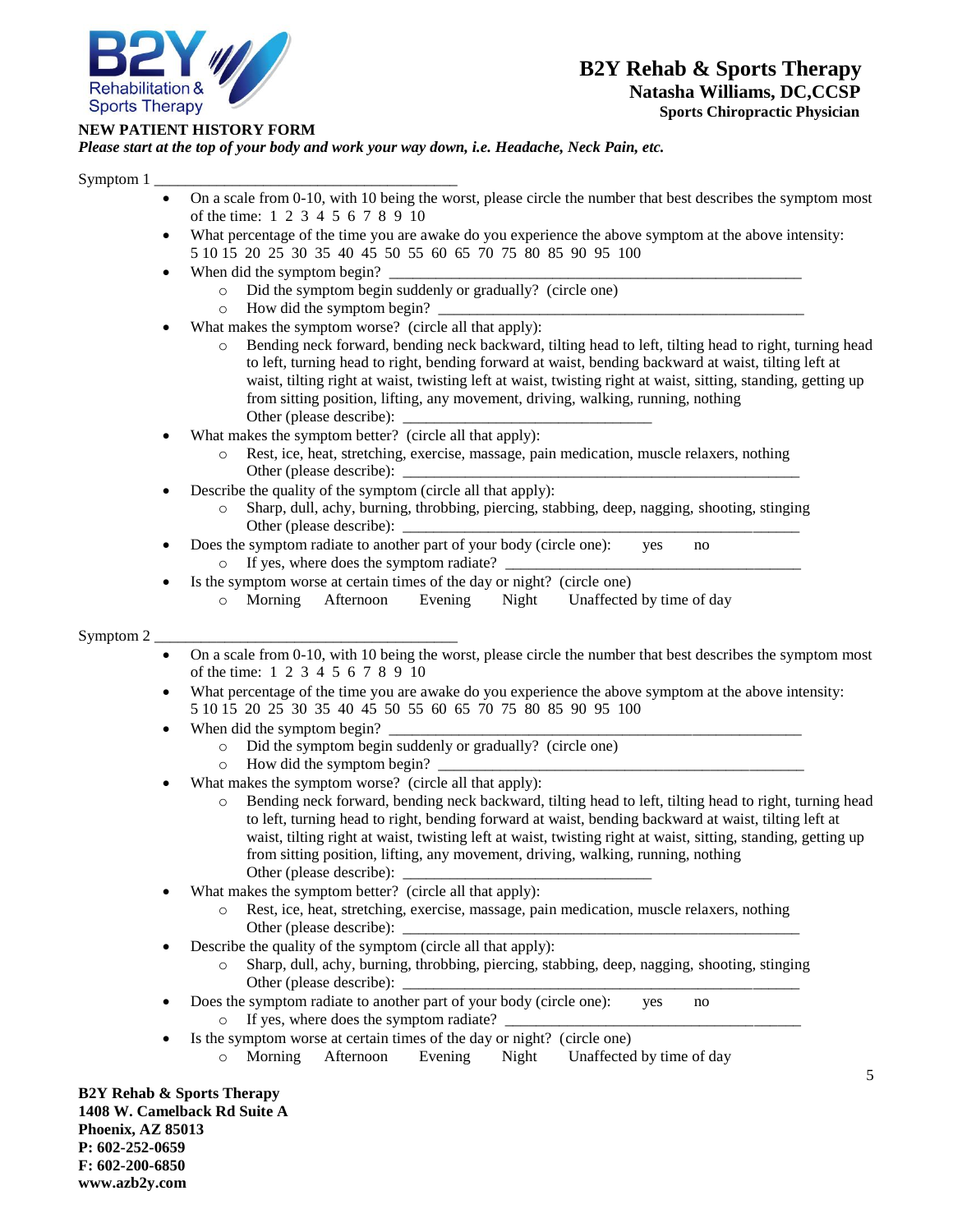



#### Symptom 3

- On a scale from 0-10, with 10 being the worst, please circle the number that best describes the symptom most of the time: 1 2 3 4 5 6 7 8 9 10
- What percentage of the time you are awake do you experience the above symptom at the above intensity: 5 10 15 20 25 30 35 40 45 50 55 60 65 70 75 80 85 90 95 100
- When did the symptom begin?
	- o Did the symptom begin suddenly or gradually? (circle one)
	- $\circ$  How did the symptom begin?
- What makes the symptom worse? (circle all that apply):
	- o Bending neck forward, bending neck backward, tilting head to left, tilting head to right, turning head to left, turning head to right, bending forward at waist, bending backward at waist, tilting left at waist, tilting right at waist, twisting left at waist, twisting right at waist, sitting, standing, getting up from sitting position, lifting, any movement, driving, walking, running, nothing Other (please describe):
- What makes the symptom better? (circle all that apply):
	- o Rest, ice, heat, stretching, exercise, massage, pain medication, muscle relaxers, nothing Other (please describe):
- Describe the quality of the symptom (circle all that apply):
	- Sharp, dull, achy, burning, throbbing, piercing, stabbing, deep, nagging, shooting, stinging Other (please describe):
- Does the symptom radiate to another part of your body (circle one): yes no  $\circ$  If yes, where does the symptom radiate?
- Is the symptom worse at certain times of the day or night? (circle one)
	- o Morning Afternoon Evening Night Unaffected by time of day

#### Symptom 4

- On a scale from 0-10, with 10 being the worst, please circle the number that best describes the symptom most of the time: 1 2 3 4 5 6 7 8 9 10
- What percentage of the time you are awake do you experience the above symptom at the above intensity: 5 10 15 20 25 30 35 40 45 50 55 60 65 70 75 80 85 90 95 100
- When did the symptom begin?
	- o Did the symptom begin suddenly or gradually? (circle one)
	- $\circ$  How did the symptom begin?
- What makes the symptom worse? (circle all that apply):
	- o Bending neck forward, bending neck backward, tilting head to left, tilting head to right, turning head to left, turning head to right, bending forward at waist, bending backward at waist, tilting left at waist, tilting right at waist, sitting, standing, getting up from sitting position, lifting, any movement, driving, walking, running, nothing Other (please describe):
- What makes the symptom better? (circle all that apply):
	- o Rest, ice, heat, stretching, exercise, massage, pain medication, muscle relaxers, nothing Other (please describe):
- Describe the quality of the symptom (circle all that apply):
	- o Sharp, dull, achy, burning, throbbing, piercing, stabbing, deep, nagging, shooting, stinging Other (please describe):
- Does the symptom radiate to another part of your body (circle one): yes no
	- o If yes, where does the symptom radiate?
- Is the symptom worse at certain times of the day or night? (circle one)
	- o Morning Afternoon Evening Night Unaffected by time of day